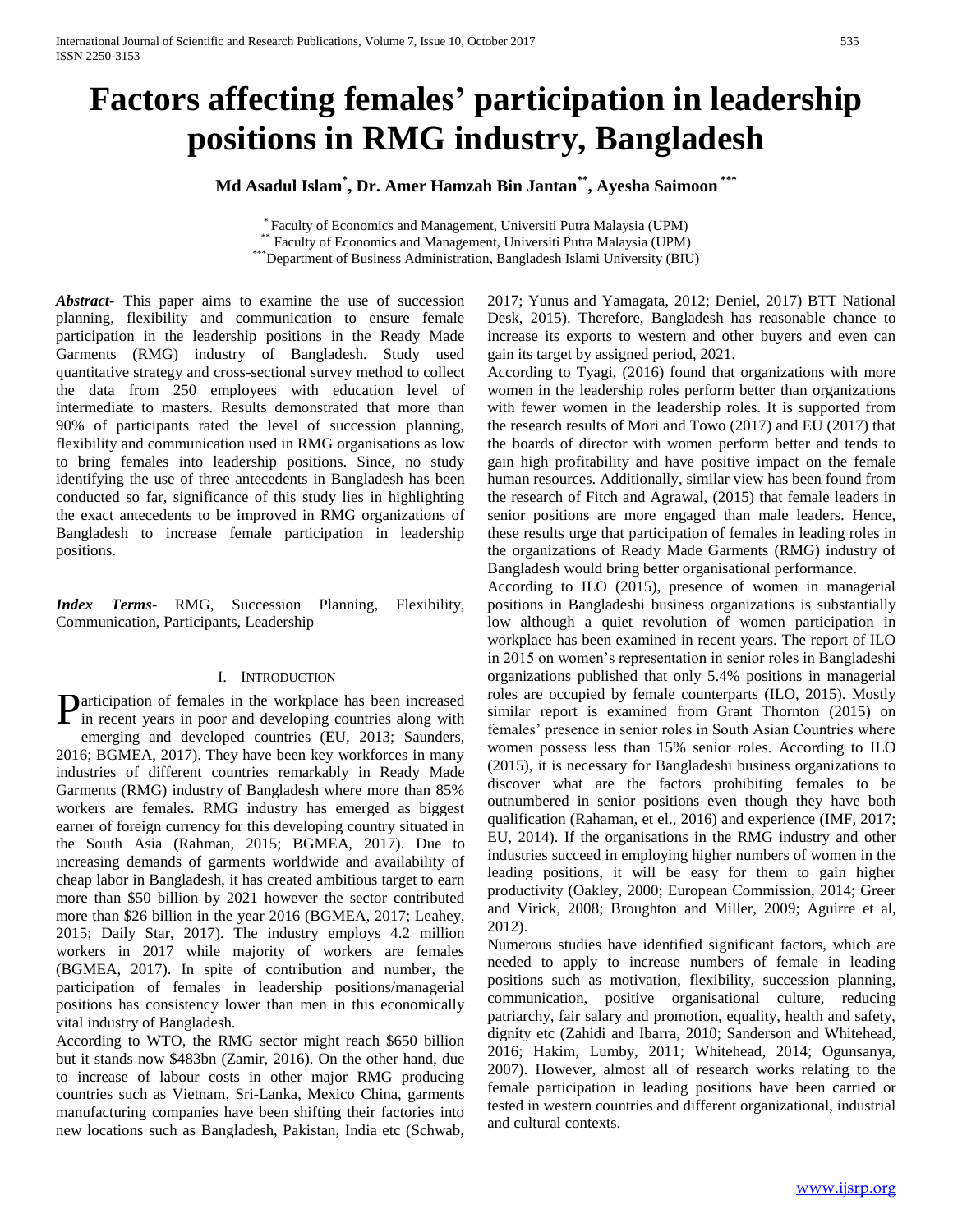However, no study so far, has been conducted to identify either the succession planning, flexibility, and communication are applied to ensure female participation in leadership positions in RMG organizations of Bangladesh or not. Therefore, this study aims to present the level of use of succession planning, flexibility and communication to increase female participation in the leadership position in selected industry only. Consequently, this study aims to help decision makers in RMG organizations and government bodies to develop robust and customised policies/strategies by knowing exact undiscovered antecedents for increasing female participation in leadership positions in the RMG industry.

# 2. LITERATURE REVIEW

# 2.1 SUCESSION PLANNING

According to Butler and Roche-Tarry (2002); Kowalewski et al., (2011), succession planning contributes companies to be ready for future critical vacancies of senior and middle management positions. Kim (2003); Karaevli, and Hall, (2003) and Berke (2005) defined the succession planning as the process through which an organisation ensures employees are developed or recruited regardless of their gender to fill each key role. It entails developing or making capable internal employees with potential to fill leadership positions when vacant (Kerr, 2004; SUFF, 2011; Groves, 2007).

According to Butler, & Roche-Tarry, (2002); Kowalewski, Moretti, and Denny, (2011) and Conlon, (2008); CIPD, (2016), effective succession planning facilitates the availability of capable and experienced employees to fill vacant leadership positions due to retirement of leading or managerial personnel in organizations. The success of succession planning is determined on the basis of the percentage of jobs e.g. senior positions or leadership positions filled by internal candidates (Busine and Watt, 2005; Charan, et al., 2001). In this respect, Hearing, (2016) and Greer and Virick (2008), defined succession planning, as it is the process of getting right people on board in the right roles.

According to CIPD (2016); Suff, (2011); Hirsh, (2000), succession planning ensures greater openness and diversity and closer links to wider talent management practices in the organisation regardless of gender issue. Barsh, et al., (2013) found, "When an organisation has a succession plan and it looks at current and future openings therefore to be fair with female, it needs to be intentional about how to place female in those roles.

In addition, there are number of studies, which have found that implementing succession planning in organizations can contribute to develop diversity and bring women at managerial positions according to their qualification and experience (Conger and Fulmer, 2003); Doyle-Morris, 2017; Barsh et al, 2013). In the most companies in western countries, the top personnel are encouraged to create relationships with potential future women leaders and to serve as their role models or sponsors to ensure right and effective succession in the vacant positions that might be evolved in future (Barsh, et al., (2013); PWC (2008); Blink, 2015). Realistically, IBM, a leading technology company announced a female as their new CEO that is considered a remarkable transition showing an example of world-class succession management for a female to access in leading position (Bersin, 2011). Kowalewski, et al., (2011) Greer and Virick (2008) suggested based on their research outcome that companies should have succession planning and apply it to promote women into top-level positions and cultivate diversity in leadership positions.

# 2.2 FLEXIBILITY

Wallen, (2002); Piterman (2008); Vandello et al, (2013) have found in their researches that poor flexibility in the working hours is responsible for loss of female talent from management. Muir and Hong, (2014) and Kelliher & Anderson, (2010) have demonstrated flexibility has a positive and powerful effect on women participation in workplace and their retention in long run in similar organisation. Flexibility encourages women to climb up since it not only creates opportunity to make effective balance in life but also offer potential leave rather than full time leave (Australian Institute of Management, 2012; Aguirre, et al, 2012; Adema, 2014). Many females leave their jobs due to family responsibilities and to educate and rear their children, therefore, they cannot access into the leadership positions even with both experience and potentiality (Saunders et al, 2016). According to Broughton and Miller, (2009) EU, (2014), if there were flexibility at workplace, women would not leave the organisation but could become encouraged to take leading roles spontaneously.

According to Pit-Catsoupes et al, (2009); Eaton (2003), and Schokley and Allen (2007) flexibility in the workplace allows both employees and employers to make working hours or arrangement according to their mutual conditions that suit them. It is also found that flexibility eases the process of creating work/life balance therefore women can engage in the workplace for long run maintaining all sorts of family and other responsibilities (Arbon, et al, 2009; Allen, 2009). As a result, long time experience of females makes them proficient to take roles in the senior positions (Piterman (2008). This is supported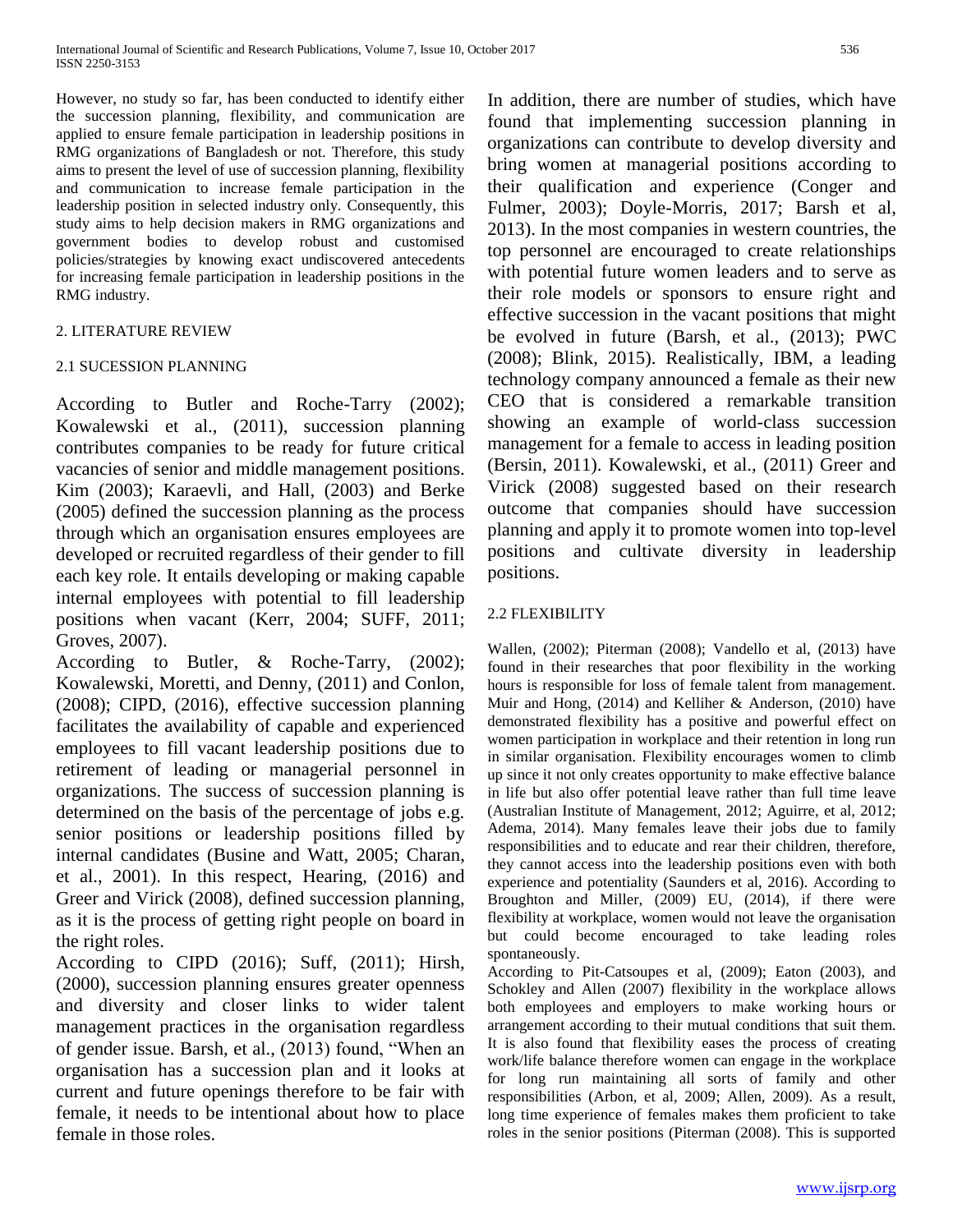by the findings from Kelliher & Anderson, (2010); Hellicar, (2013); Sanders et al, (2016) that flexibility boosts confidence and interest of women to take senior roles and serve for longer period in the organizations.

#### 2.3 COMMUNICATION

According to Nobel and Birkinshaw (1998), communication is defined as the process of transfer of meaning between two or more people through different communication channels. The basic and most common modes of communication are written (e.g., emails, faxes, and letter), oral (e.g., discussions, meetings, phone call) and nonverbal (e.g., body language). The main functions of communication in the organizations include information diffusion, control, emotional expression and motivation (Tsai, 2006; Robbins and Judge, 2007).

An employee in leadership position has to take many decisions efficiently and even quickly that requires right information to make them effective and fruitful (Writght and Snell, 1999; Kreitz, 2007; Rausch et al., 2001; Roy, 2012). According to Harshman and Harshman (1999); Altinöz, (2008); Chen, (2008) communication plays significant role in collecting information from different sources to identify and evaluate alternative choices of certain issue to take right decision. Femi, (2014) have added that communication represents the values, choices, and beliefs of the leaders in the case of decision in the company and leading employees. Therefore, miscommunication would result in the week leading capability and internal and external problems and chaos (Hamm, 2016; Femi, 2014). In addition, organisational scandals could have occurred that is evidenced in the research of Seeger et al., (2003) identified lack of communication as one of the main causes for corporate scandals within organizations.

Effective communication skill to contact with different stakeholders (employees, suppliers, government agencies, competitors) has been identified as a main requirement for an employee to take leadership role in an organization (Herminia, Ely, and Kolb, 2013; Cheney, 2007). According to Halim and Razak (2014); Merchant, (2012); Chuang, (2013) regardless of the gender, the person, who like to access in the leadership position must attain effective communication skill to be successful in leading his or her employees and achieve organisational goals. In this regard, Barret, (2004); Patel, (2013) and Miller, (2017) have found that women without understanding the use of workplace communication strategies in the organisation, they cannot take leadership roles since it is foremost requirement for leaders to lead their followers in every sector. From this view, it is established that the communication is required for females in the organisation to access in the leadership positions.

## 3. HYPOTHESIS

In light of reviewed literature, found gap and objective of research, following hypotheses are proposed for investigation.

**Hypothesis 1:** There is succession planning to ensure female participation in leading position in the RMG organisations of Bangladesh.

**Hypothesis 2:** There is flexibility to ensure female participation in leading position in the RMG organisations of Bangladesh.

**Hypothesis 3.** There is communication for female participation in leading positions in the RMG organizations of Bangladesh.

## 4. METHODS

#### 4.1 MEASURES

Questionnaires were used to collect the data for this study. The questionnaire was made up four sections: A, B, C and D. Section 'A' included on the socio-economic and demographic status of the respondents. Subsequently, the section 'B' included 6 items concerning the succession planning with regard to female participation in the leadership positions in the RMG industry. Section 'C' comprised 10 items on the flexibility with regard to female participation in the leadership positions in the RMG industry. The final section 'D' was made of 10 items on the communication with regard to female participation in the leadership positions in the RMG industry.

Different conditions given in the form of questions were measured on a 5-point semantic scale where 1 denoted "Succession planning or flexibility or communication are used to ensure participation of female in leadership positions" and 5 denoted "Succession planning or flexibility or communication are used to ensure participation of female in leadership positions". Questionnaire measures employees' response in terms of "Low", "Moderate" and "High" to the existence of succession planning, communication and flexibility in the RMG organizations. The explanation of the scores low, moderate and high has been given in the following table:

Table 1: Explanation of the scores:

| <b>Use of Succession planning</b> |               |               |  |  |  |  |
|-----------------------------------|---------------|---------------|--|--|--|--|
| 1-15 denotes                      | 16-25 denotes | 25-30 denotes |  |  |  |  |
| Low                               | Moderate      | High          |  |  |  |  |
| Use of Flexibility                |               |               |  |  |  |  |
| 1-25 denotes                      | 26-40 denotes | 41-50 denotes |  |  |  |  |
| Low                               | Moderate      | High          |  |  |  |  |
| <b>Use of Communication</b>       |               |               |  |  |  |  |
| 1-25 denotes                      | 26-40 denotes | 41-50 denotes |  |  |  |  |
| Low                               | Moderate      | High          |  |  |  |  |

Twenty-six (26) questions were formed and adapted from an extensive literature review, from the work of (Pit-Catsouphes, et al., 2009; Forris, 2015; Harp, 2011; Rosenwald and Wendell, 2014). Accumulated mean scores of the six factors, independency and in a combined form can also be calculated to evaluate the use of succession planning, flexibility and communication to ensure women participation in leadership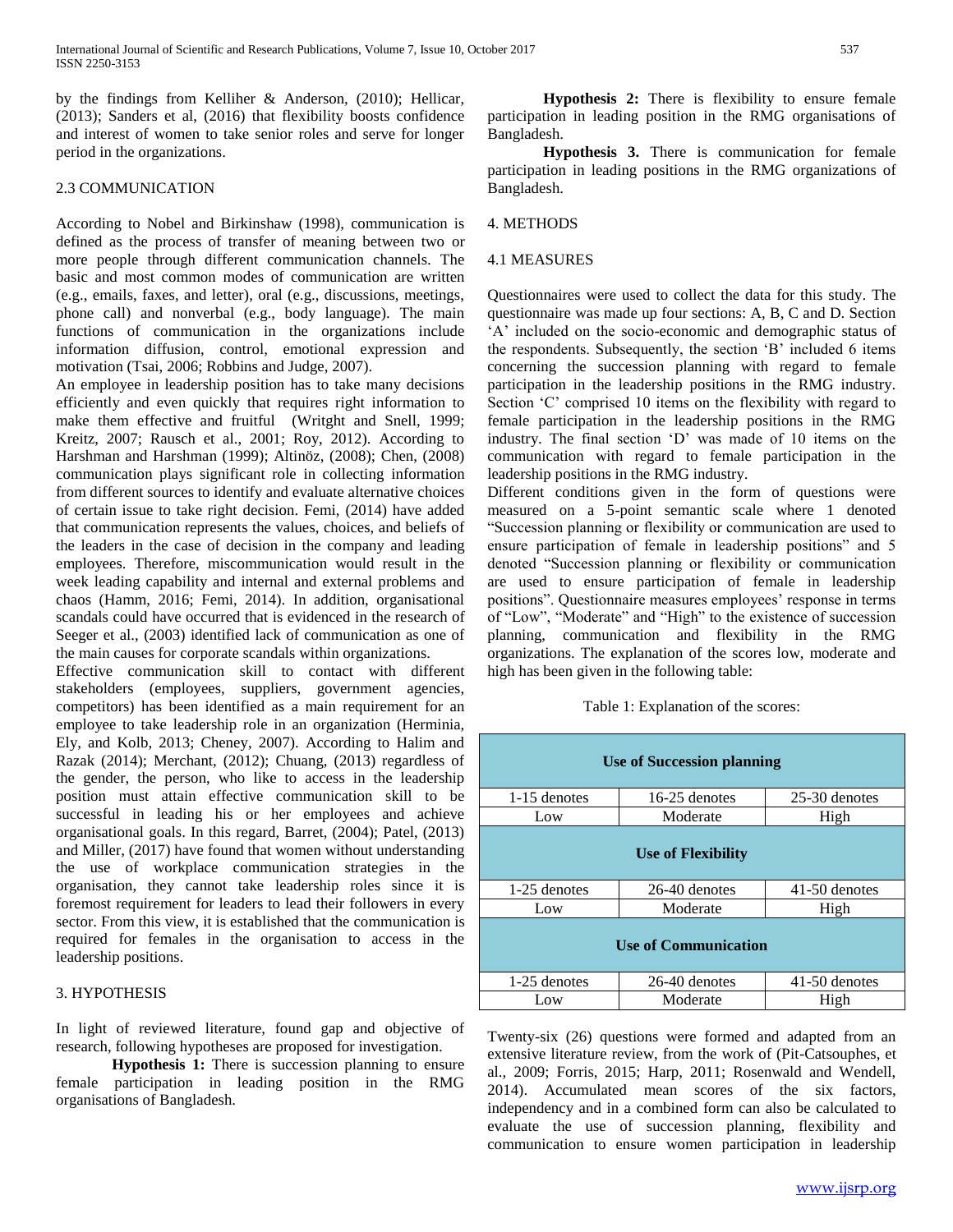positions. Higher the score, the more agreement respondent showed high use of those factors to ensure women participation in the leadership positions. This type of instrument has been used and validated by the different types of previous studies conducted in different cultures and the different contexts (i.e. see Rush et al, 1995, 1991; Nelson and Sutton, 1990; Forris, 2015; Harp, 2011). The questionnaire also includes information related to participants' demographics mentioned in table 3, section 5.2.

## 4.2 SAMPLED POPULATION

Hemayetpur, Saver, Bangladesh was selected as the research backgrounds because it is one of the garment manufacturing hubs in the country (Daily Star, 2017). There are many big garmentmanufacturing factories in this area exporting cloths to different western and other countries (BGMEA, 2017; BBC, 2017). The target population was the employees working in the different levels in different factories. Two hundred and fifty (250) employees with education level of Intermediate to Masters working in RMG organisations were randomly given the invitation with questionnaire to participate in this study. Only educated employees working in RMG organizations have been selected because educated people tend to climb up in higher positions in the organizations and potential to take leadership roles in complicated work environment.

#### 4.3 PRE-TESTING

The questionnaire was written in English and pre-tested on 10 employees working in the RMG organizations in Hemayetpur, Saver. All the participants were encouraged to ask questions as this facilitate amendments of the questionnaire if there were any difficulties to understand the questions. According to the participants in the pilot study, questions were comprehensible.

#### 5. RESULT

#### 5.1 RELIABILITY

In order to see the reliability of the collected date, Cronbach's Alpha test was used. Cronbach's Alpha test showed a score of 0.79, 0.78, and 0.74, for role succession planning, flexibility and communication, respectively. Reliability score for complete instrument was 0.94. Since the obtained scores were relatively high and within the good range, thus showing high reliability of data for further analyses.

#### 5.2 RESPONDENTS' PROFILE

Table 3: Demographic table of respondents

| Variables | Values        | %     |
|-----------|---------------|-------|
|           | Below 20      |       |
| Age       | 21-30         | 48%   |
|           | $31-40$       | 38.4% |
|           | 41-above      | 13.6% |
| Gender    | Male          | 16%   |
|           | Female        | 84%   |
|           | Intermediate  | 28%   |
| Education | Undergraduate | 60%   |

|            | Masters/MBA    | 12% |
|------------|----------------|-----|
|            | 1-2 years      | 34% |
| Experience | $3 - 5$ years  | 27% |
|            | $6 - 10$ years | 26% |
|            | Above 10 years | 15% |

### 5.3 USE OF SUCCESSION PLANNING, FLEXIBILITY AND COMMUNICATION

Table 4 shows that use of all 3 factors included in the survey is low in the RMG organizations to ensure females are in leadership positions.

In light of the study's objectives and the reviewed literature three hypotheses are developed and tested. First hypothesis states that there is succession planning to ensure female participation in leading position in the RMG organisations of Bangladesh. Since 98.2% participants, according to the survey results, have expressed lower use of succession planning in their organizations to ensure female participation in the leadership positions. Therefore, it can be concluded that the RMG organizations do not use succession planning in the organizations although it is a significant determinants to ensure females in leadership positions. Thus, first hypothesis can be rejected.

**Table: 4:** Frequencies, mean average and standard deviations of Use and level of Succession planning, flexibility and communication

| <b>Succession Planning</b> |                   |                                   |           |           |  |  |  |
|----------------------------|-------------------|-----------------------------------|-----------|-----------|--|--|--|
|                            |                   | Level of the use of Succession    |           |           |  |  |  |
| Mean                       | Std.              | Planning                          |           |           |  |  |  |
|                            | Deviation         | Low                               | Moderate  | High      |  |  |  |
|                            |                   | $(6-15)$                          | $(16-24)$ | $(25-30)$ |  |  |  |
| 11.34                      | 1.677             | 98.2%                             | 1.8%      | 0%        |  |  |  |
| <b>Flexibility</b>         |                   |                                   |           |           |  |  |  |
| Mean                       | Std.              | Level of the use of Flexibility   |           |           |  |  |  |
|                            | Deviation         | Low                               | Moderate  | High      |  |  |  |
|                            |                   | $(1-25)$                          | $(26-40)$ | $(41-50)$ |  |  |  |
| 21.53                      | 2.545             | 96.7%                             | 1.90%     | 1.4%      |  |  |  |
| <b>Communication</b>       |                   |                                   |           |           |  |  |  |
| Mean                       | Std.<br>Deviation | Level of the use of Communication |           |           |  |  |  |
|                            |                   | Low                               | Moderate  | High      |  |  |  |
|                            |                   | $(1-25)$                          | $(26-40)$ | $(41-50)$ |  |  |  |
| 21.69                      | 2.354             | 94.4%                             | 3.10%     | 97.5      |  |  |  |

\*Results are significant @ P<0.01

Second hypothesis undertakes that there is flexibility to ensure female participation in leading position in the RMG organisations of Bangladesh. Since, 96.7% participants voted that the use of the flexibility in the working processes or procedures in the RMG organizations is low therefore the second hypothesis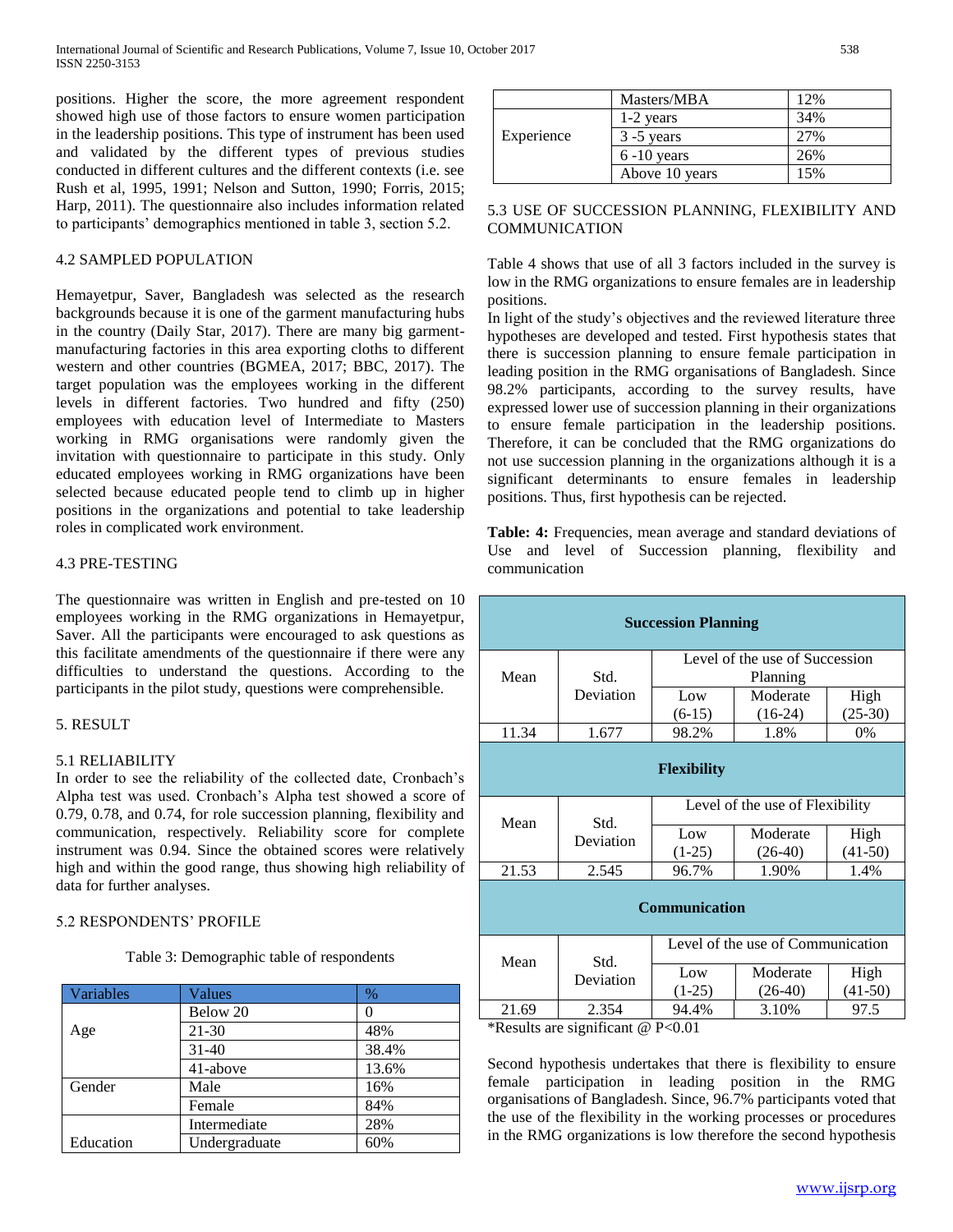is rejected. Third hypothesis views that there is communication for female participation in leading positions in the RMG organizations of Bangladesh. According to the results obtained through this study, 94.4% respondents have opined that the use of communication to ensure females in leadership positions in RMG organizations is low. Consequently, this hypothesis is rejected.

#### 6. DISCUSSION

The primary aim of the study was to identify the level of use of succession planning, flexibility and communications in the RMG organizations to ensure female participation in the leadership positions. Results of the study showed very low use of those factors in the RMG organizations. According to Axelrod, (2002), Australian Institute of Management (2012); Adema, (2014), it is difficult for females to climb up into the leadership or senior roles if there is not succession planning in the organizations. The result of the study finds there is no succession planning in the RMG organizations. Therefore we can say lower use of succession planning creates barriers for females to access in leadership positions in the selected industry. Mostly similar results (i.e. lower use of flexibility and communication) are identified in RMG organizations therefore the existence of the females in the leadership positions is dramatically. According to Eaton, (2003); Hofacker and Konig, (2013) flexibility at workplace contributes to create work-life balance, which is significant to ensure both family and work are maintained effectively. Since, females play vital role to execute household works and responsibilities therefore flexibility in the workplace can inspire them to take leadership roles (Pit-Catsouphes, et al, 2009; Shockley & Allen, 2007). Thus, absence of flexibility in workplace fundamentally creates barriers to climb up into senior roles. On the other hand, communication is urgent for every employee to take effective decision in leadership roles regardless of gender (Seeger et al, 2003; Tsai, 2006; Femi, 2014; Harp, 2011) but result found lower use of communication in RMG organizations. Therefore, lower use communication processes such as mobile phones; email is a significant barrier for employees specially for females to take leadership roles.

#### 7. CONCLUSION

The main objective of the study was to identify the level of use of succession planning, flexibility, and communication to ensure female participation in leadership positions in RMG organizations in Bangladesh. On the whole, this study shows that the use of three antecedents is low in the RMG organizations. Therefore, in order to develop female participation in the leadership positions in the surveyed organizations, it is pertinent to increase the usage of the three antecedents. The organizations after knowing the lower use of the succession planning, flexibility, communication, as identified in this study can devise customised strategies to ensure increased female participation in the leadership positions to improve the organisational productivity and equality in the leading roles.

This study used only selected factors relating to the female participation in leadership positions. It was beyond the scope of the study to see all the significant factors, which used or not to increase numbers of females in leadership positions. Future researches can be undertaken by adding more factors. Link of cultural factors with the female participation in the leadership positions in the RMG organizations in the Bangladesh can also be investigated.

#### **REFERENCES**

- [1] Axelrod, R. (2002) Chief Executive Succession Planning: The Board's Role in Securing Your Organization's Future. *Washington, DC: BoardSource*, 2002.
- [2] Aguirre, D., Leila, H., Christine, R., and Karim. S, (2012), "Empowering the Third Billion. *Women and the World of Work in 2012,*" Booz and Company.
- [3] Adema, W. (2014). *Enhancing Women's Economic Empowerment through Entrepreneurship and Business Leadership in OECD Countries*. [ONLINE] Available at: [http://www.oecd.org/gender/Enhancing%20Women%20](http://www.oecd.org/gender/Enhancing%20Women%20Economic%20Empowerment_Fin_1_Oct_2014.pdf) [Economic%20Empowerment\\_Fin\\_1\\_Oct\\_2014.pdf.](http://www.oecd.org/gender/Enhancing%20Women%20Economic%20Empowerment_Fin_1_Oct_2014.pdf) [Accessed 30 August 2017].
- [4] Altinöz, M. (2008). An Overall Approach to the Communication of Organizations in Conventional and Virtual Offices. *Proceedings of World Academy of Science, Engineering and Technology*. Vol. 31, ISSN 1307-6884
- [5] Australian Institute of Management (2012) *Gender Diversity in Management; Targeting Untapped Talent*. White paper.
- [6] BGMEA, (2017) *RMG Industry*. [ONLINE] Available at: [http://www.bgmea.com.bd/home/newslist.](http://www.bgmea.com.bd/home/newslist) [Accessed 1 August 2017].
- [7] Blink, (2015). *HR Succession Planning: Workforce Diversity.* [ONLINE] Available at: [https://blink.ucsd.edu/HR/supervising/succession/diversit](https://blink.ucsd.edu/HR/supervising/succession/diversity.html) [y.html.](https://blink.ucsd.edu/HR/supervising/succession/diversity.html) [Accessed 30 August 2017].
- [8] Barsh. J., Nudelman, S., and Yee, L. (2013) *Lessons from the leading edge of gender diversity.* [ONLINE] http://www.mckinsey.com/businessfunctions/organization/our-insights/lessons-from-theleading-edge-of-gender-diversity. [Accessed 1 September 2017].
- [9] Berke, (2005), Succession Planning and Management: A Guide to Organizational Systems and Practices. *Center for Creative Leadership*, Greensboro, North Carolina.
- [10] Broughton, A. and Miller, L. (2009) Encouraging Women into Senior Management Positions: How Coaching Can Help. *An international comparative review and research*.
- [11] Butler, K. & Roche-Tarry, D. (2002). Succession planning: Putting an organization's knowledge to work. *Nature Biotechnology*, 20(2), 201.
- [12] BTT National Desk. (2015). *Chinese Textile companies shifting production to Bangladesh*. [ONLINE] Available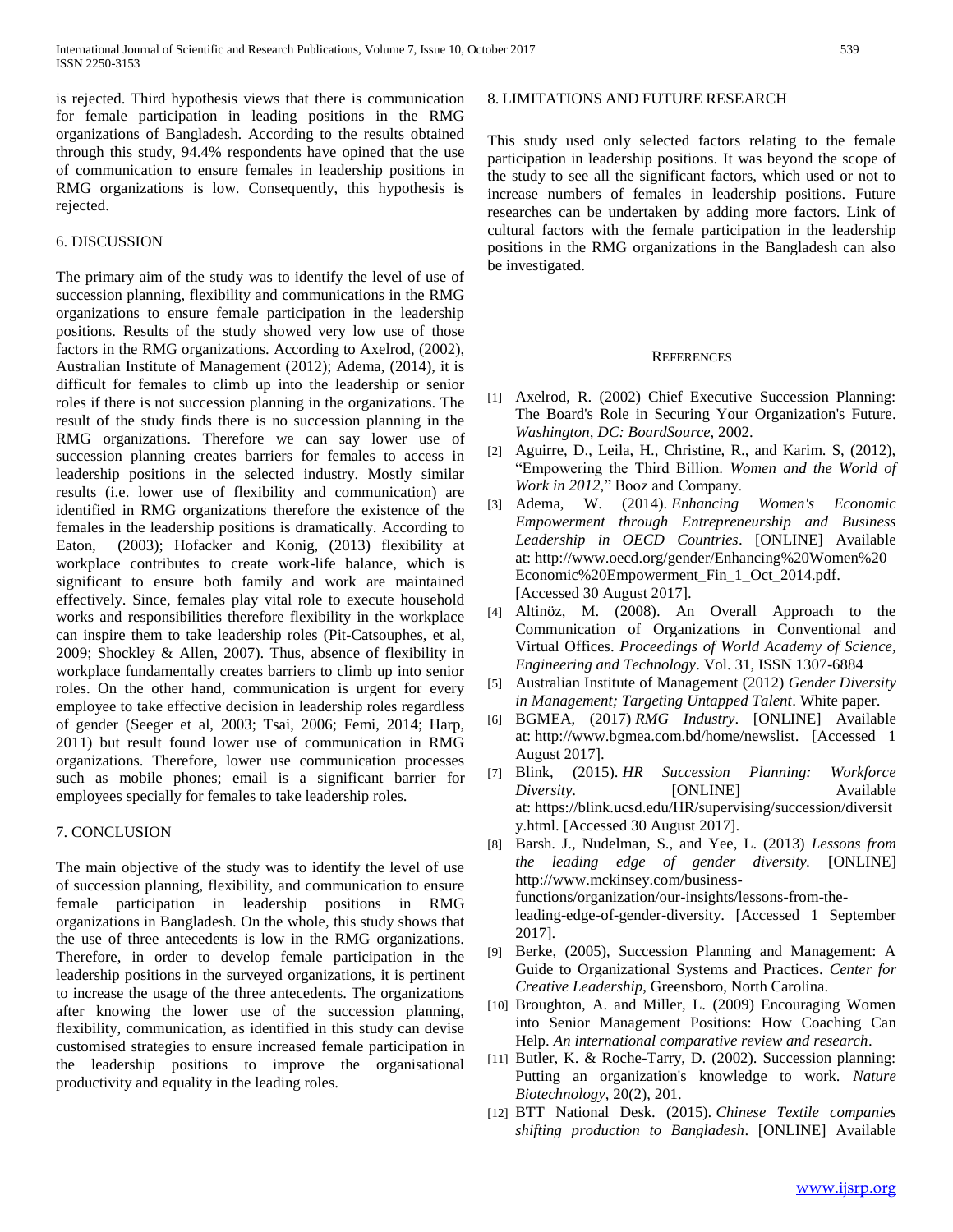at: [http://www.textiletoday.com.bd/chinese-textile](http://www.textiletoday.com.bd/chinese-textile-companies-shifting-production-to-bangladesh/)[companies-shifting-production-to-bangladesh/.](http://www.textiletoday.com.bd/chinese-textile-companies-shifting-production-to-bangladesh/) [Accessed 1 September 2017].

- [13] Collins, M. E. (2007). "Next! How to Plan for and Ensure a Smooth Transition When Your Organization's Leader Departs." *Advancing Philanthropy*, Vol. 14, No. 3.
- [14] Caruso, K. N., Groehler, L. and Perry, J. (2005), *Current Trends in Succession Planning and Management*, viaPeople, Inc.
- [15] Cheney, G. (2007) Organizational Communication Comes Out. *Management Communication Quarterly*, 21(1), 80-91
- [16] Chen, N. (2008). "Internal/Employee Communication and Organizational Effectiveness: a study of Chinese corporations in transition." *Journal of Contemporary China.* 17 (54)
- [17] CIPD. (2016). *Succession planning*. [ONLINE] Available at: [https://www.cipd.co.uk/knowledge/strategy/resourcing/su](https://www.cipd.co.uk/knowledge/strategy/resourcing/succession-planning-factsheet) [ccession-planning-factsheet.](https://www.cipd.co.uk/knowledge/strategy/resourcing/succession-planning-factsheet) [Accessed 1 September 2017].
- [18] Cotton, P. (2007). Seven Steps of Effective Workforce Planning. *Human Capital Management Series*, 9-10.
- [19] Conger, J.A. and Fulmer, R. M. (2003), "*Developing your leadership pipeline*", Harvard Business Review, Vol.81 No.12, pp.76-84.
- [20] Charan, R., Drotter, S. and Noel, J. (2001), *The Leadership Pipeline,* Jossey-Bass, San Francisco, CA.
- [21] Conlon, R. (2008). Planning for tomorrow. *Human Resource Executive*, 38-41.
- [22] Doyle-Morris, S. (2017). *Metric Based Succession Planning can get More Women on Boards*. [ONLINE] Available at: [http://femalebreadwinners.com/metric-based-succession](http://femalebreadwinners.com/metric-based-succession-planning-can-get-more-women-on-boards/)[planning-can-get-more-women-on-boards/.](http://femalebreadwinners.com/metric-based-succession-planning-can-get-more-women-on-boards/) [Accessed 22 August 2017].
- [23] Deniel, R. (2017) *Mexico's Textile and Apparel Industry is Still Strong While Uncertainty Remains.* [ONLINE] Available: https://www.bizvibe.com/blog/mexicos-textileapparel-industry-still-strong-uncertainty-remains/.[Accessed 11 August 2017].
- [24] EU. (2017). *WOMEN IN DECISION-MAKING POSITIONS*. [ONLINE] Available at: [http://ec.europa.eu/commfrontoffice/publicopinion/archiv](http://ec.europa.eu/commfrontoffice/publicopinion/archives/ebs/ebs_376_en.pdf) [es/ebs/ebs\\_376\\_en.pdf.](http://ec.europa.eu/commfrontoffice/publicopinion/archives/ebs/ebs_376_en.pdf) [Accessed 11 August 2017].
- [25] Eaton, S. C. (2003). If you can use them: Flexibility policies, organizational commitment, and perceived performance. I*ndustrial Relations,* 42(2), 145-167.
- [26] EU. (2013). *Women and men in leadership positions in the European Union, 2013*. [ONLINE] Available at: [http://ec.europa.eu/justice/gender](http://ec.europa.eu/justice/gender-equality/files/gender_balance_decision_making/131011_women_men_leadership_en.pdf)[equality/files/gender\\_balance\\_decision\\_making/131011\\_wo](http://ec.europa.eu/justice/gender-equality/files/gender_balance_decision_making/131011_women_men_leadership_en.pdf) [men\\_men\\_leadership\\_en.pdf.](http://ec.europa.eu/justice/gender-equality/files/gender_balance_decision_making/131011_women_men_leadership_en.pdf) [Accessed 10 August 2017].
- [27] European Commission. (2014). "Report on Equality between women and men 2014."
- [28] Femi, A. (2014) The impact of communication on workers' performance in selected organizations in Lagos State, Nigeria. *IOSR Journal Of Humanities And Social Science*. Volume 19, Issue 8,
- [29] Forris, S. E. (2015) The Quest for Work and Family Balance Using Flexible Work Arrangements. *Walden Dissertation and Doctoral Studies.* Waldan University.
- [30] Fitch, K. and Agrawal, S. (2015), Female Bosses Are More Engaging Than Male Bosses. *Business Journal*. May 7, 2015.
- [31] Groves, K. S. (2007), "Integrating leadership development and succession planning best practices", *Journal of Management Development,* Vol.26 No.3, pp.239-260.
- [32] Greer, C. R. and Virick, M. (2008), "Diverse succession planning: Lessons from the industry leaders", *Human Resource Management*, Vol.47 No.2, pp.351-367
- [33] Harp, A. L. (2011) "Effective Change Communication in the Workplace. " Master's Thesis, *University of Tennessee*. http://trace.tennessee.edu/utk\_gradthes/975
- [34] Hakim, C. (2004), *Key Issues in Women's Work: Female Diversity and the Polarisation of Women's Employment*, 2nd ed., The GlassHouse Press, London.
- [35] HIRSH, W. (2000) *Succession planning demystified*. Brighton: Institute for Employment Studies.
- [36] Harshman, E. F. and Harshman, C. L. (1999) Communicating with Employees: Building on an Ethical Foundation. *Journal of Business Ethics*, 19(1), 3-19.
- [37] Hofacker, D. and Konig, S. (2013) "Flexibility and work-life conflict in times of crisis: a gender perspective", International Journal of Sociology and Social Policy, Vol. 33 Issue: 9/10, pp.613-635,
- [38] Halim, N. and Razak, N. (2014) Communication Strategies of Women Leaders in Entrepreneurship. *Social and Behavioural Sciences* 118 (2014 ) 21 – 28
- [39] Hellicar, M. (2013) Increasing the Number of Women in Senior Executive Positions. *Business Council of Australia (BCA)*.
- [40] Hamm, J. (2017). *The Five Messages Leaders Must Manage*. [ONLINE] Available at: [https://hbr.org/2006/05/the-five](https://hbr.org/2006/05/the-five-messages-leaders-must-manage)[messages-leaders-must-manage.](https://hbr.org/2006/05/the-five-messages-leaders-must-manage) [Accessed 25 August 2017].
- [41] ILO. (2015). Women in Business and Management Gaining Momentum. [ONLINE] Available at: [http://www.ilo.org/wcmsp5/groups/public/---dgreports/--](http://www.ilo.org/wcmsp5/groups/public/---dgreports/---dcomm/---publ/documents/publication/wcms_334882.pdf) [dcomm/---publ/documents/publication/wcms\\_334882.pdf.](http://www.ilo.org/wcmsp5/groups/public/---dgreports/---dcomm/---publ/documents/publication/wcms_334882.pdf) [Accessed 1 September 2017].
- [42] IMF. (2013). *Women, Work, and the Economy: Macroeconomic Gains From Gender Equity*. [ONLINE] Available at: [https://www.imf.org/external/pubs/ft/sdn/2013/sdn1310.p](https://www.imf.org/external/pubs/ft/sdn/2013/sdn1310.pdf) [df.](https://www.imf.org/external/pubs/ft/sdn/2013/sdn1310.pdf) [Accessed 1 September 2017].
- [43] Kowalewski, S., Moretti, L. and Denny, M. (2011) SUCCESSION PLANNING: EVIDENCE FROM "BEST COMPANIES IN NEW YORK". *INTERNATIONAL JOURNAL OF MANAGEMENT AND MARKETING RESEARCH.* V4. N2.
- [44] Kreitz, P. (2007) *Best Practices for Managing Organisational Diversity*. Stanford University. SLAC-PUB-12499.
- [45] Kerr, S. (2004). Executive ask: How can organizations best prepare people to lead and manage others? *Academy of Management Executive*, 18(3).
- [46] Kim, S. (2003), "Linking employee assessments to succession planning," *Public Personnel Management*, Vol.32 No.4, pp.533-547.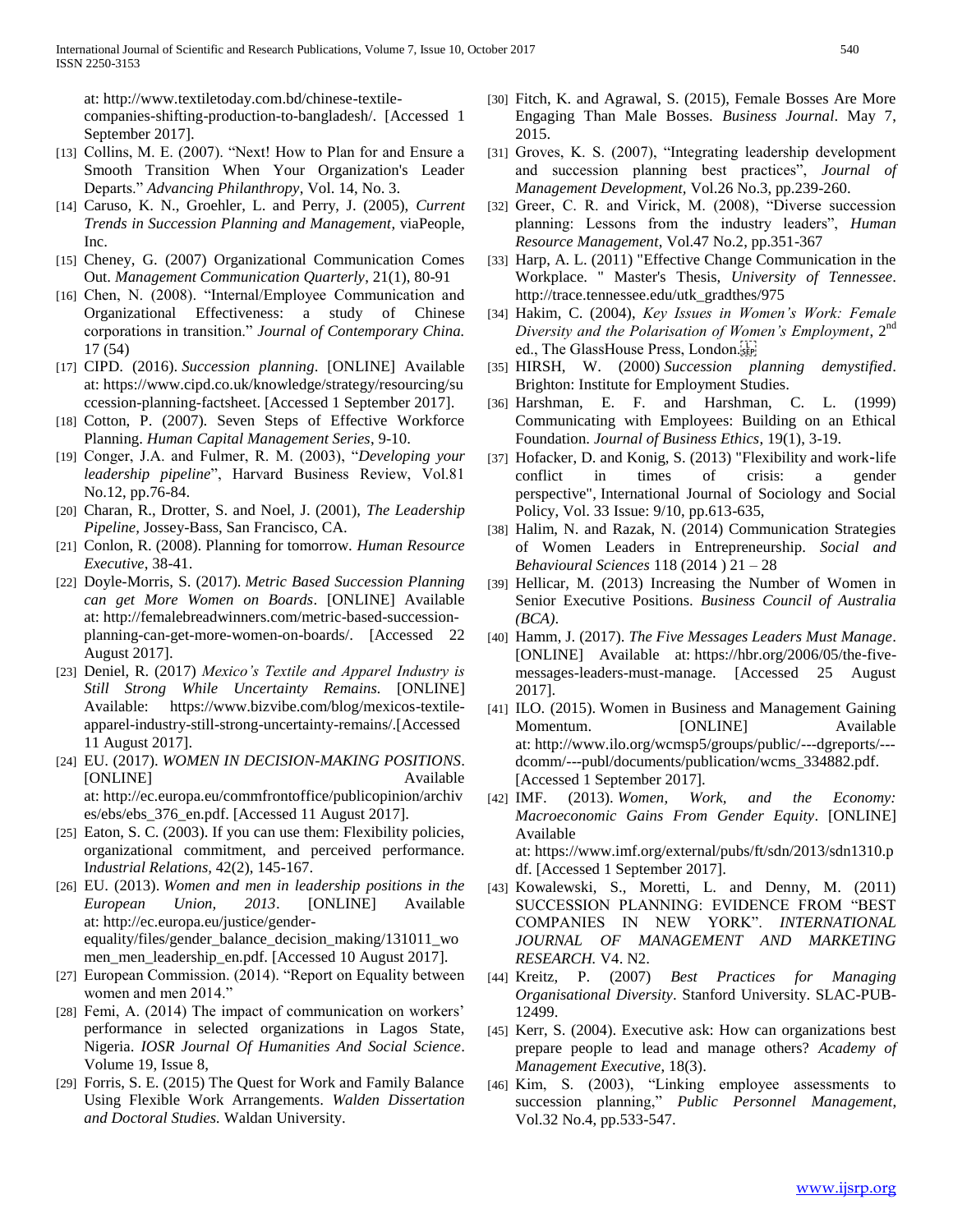- [47] Karaevli, A. and Hall, D. T. (2003), "Growing leaders for turbulent times: Is succession planning up to the challenge?" *Organizational Dynamics*, Vol.32 No.1, pp.62-79.
- [48] Lumby, J. (2011), "Leadership for diversity and inclusion", in Bush, T., Bell, L. and Middlewood, D. (Eds), The Principles of Educational Leadership and Management, 2nd ed., Sage Publications Limited, London, pp. 219-235.
- [49] Leahey, P. (2015). *Bangladesh's \$50bn RMG export target by 2021*. [ONLINE] Available at[:http://www.dhakatribune.com/business/2015/may/04/bang](http://www.dhakatribune.com/business/2015/may/04/bangladeshs-50bn-rmg-export-target-2021) [ladeshs-50bn-rmg-export-target-2021.](http://www.dhakatribune.com/business/2015/may/04/bangladeshs-50bn-rmg-export-target-2021) [Accessed 29 April 2016].
- [50] Miranda, R (2005) *Impact of women's participation and leadership on outcomes.* Expert Group Meeting on Equal participation of women and men in decision-making processes, with particular emphasis on political participation and leadership. 2005.
- [51] Muir, M. and Hong, C. (2014) What Steps are Manufacturing Companies Taking to Help Increase the Number of Women in Leadership and Non-Staff Roles? *ILR Collection*. Cornell University ILR School.
- [52] Mori, N. and Towo, G. (2017) "Effects of boards on performance of local and foreign-owned banks in Tanzania", *African Journal of Economic and Management Studies*, Vol. 8 Issue: 2,
- [53] Miler, C. (2017). *Communication Strategies for Women in Leadership*. [ONLINE] Available at: [https://weatherhead.case.edu/executive](https://weatherhead.case.edu/executive-education/programs/communication-strategies-for-women-in-leadership)[education/programs/communication-strategies-for-women](https://weatherhead.case.edu/executive-education/programs/communication-strategies-for-women-in-leadership)[in-leadership.](https://weatherhead.case.edu/executive-education/programs/communication-strategies-for-women-in-leadership) [Accessed 28 August 2017].
- [54] Nelson, D. and Sutton, C. (1990) Chronic Work Stress and Coping: A Longitudinal Study and Suggested New Directions. *The Academy of Management Journal*. Vol. 33, No. 4. 859-869
- [55] Nobel, R. and Birkinshaw, J. (1998) Innovation in Multinational Corporations: Control and Communication Patterns in International R & D Operations. *Strategic Management Journal*, 19(5), 479-496.
- [56] Oakley, J. G. (2000). Gender-based Barriers to Senior Management Positions: Understanding the Scarcity of Female CEOs. *Journal of Business Ethics*, 27(4), 321-334.
- [57] Ogunsanya, K. (2007). *Qualifying Women`s Leadership in Africa*. Conflict Trends, 2, 50- 54.
- [58] PWC. (2008). *The leaking pipeline: Where are our female leaders? 79 women share their stories*. [ONLINE] Available at: [https://www.pwc.com/gx/en/women-at](https://www.pwc.com/gx/en/women-at-pwc/assets/leaking_pipeline.pdf)[pwc/assets/leaking\\_pipeline.pdf.](https://www.pwc.com/gx/en/women-at-pwc/assets/leaking_pipeline.pdf) [Accessed 23 August 2017].
- [59] Pit-Catsouphes, et al., (2009) Workplace flexibility: Findings from the age and generations study. *The SLOAN CENTER ON aging and work at Boston College.* Issue, 19.
- [60] Piterman, H. (2008) *The leadership challenge women in management*. [ONLINE] Available athttp://www.theage.com.au/ed\_docs/women.pdf. [Accessed 23 August 2017].
- [61] Rausch, E., Halfhill, S. M., Sherman, H. & Washbush, J. B. (2001). Practical leadership-in-management education for effective strategies in a rapidly changing world. *Journal of Management Development,* 20(3), 245-257.
- [62] Rush, M. C., Schoel, W. A. and Barnard, S. M. (1995). "Psychology resilience in the public sector; hardiness and pressure for change", *Journal of Vocational Behaviour,* V. 46 No 1, 17-39
- [63] Robbins, S. P. and Judge, T.A. (2007) *Organization Behaviour Upper Saddle River*. Person/ Prentice Hall: New Jersey.
- [64] Roche, (2015) Roche Benefits. Retrieved from: [http://www.roche.com/roche\\_benefits\\_in\\_basel\\_kaiseraugst](http://www.roche.com/roche_benefits_in_basel_kaiseraugst_reinach.pdf) [\\_reinach.pdf.](http://www.roche.com/roche_benefits_in_basel_kaiseraugst_reinach.pdf)
- [65] Roy, S. R. (2012). Digital mastery: The skills needed for effective virtual leadership. *International Journal of e-Collaboration*, 8(3), 56-66.
- [66] Rosenwald, P. and Wendell, L. M. (2014) *Leadership Transitions: Creating Organizational Resilience*. Equal Measure.
- [67] Shockley, K. M. & Allen, T. D. (2007). When flexibility helps: Another look at the availability of flexible work arrangements and work-family conflict. *Journal of Vocational Behaviour*, 71(3), 479-493.
- [68] SUFF, R. (2011) Informal versus formal succession planning strategies. *IRS Employment Review*, 21 March. 8pp.
- [69] Swaroop, K. and Prasad, N. (2013) Are Leaders born or Made. *Asia Pacific Journal of Marketing & Management Review.* Vol.1 (8)
- [70] Seeger, M. W., Sellnow, T. L. and Ulmer, R. R. (2003). *Communication and Organizational Crisis*. Praeger: Westport, Conn
- [71] Silim, A. and Stirling, A. (2014) WOMEN AND FLEXIBLE WORKING IMPROVING FEMALE EMPLOYMENT OUTCOMES IN EUROPE. *Institute for Public Policy Research*.
- [72] Schwab, K. (2017) The Global Competitive Report. *World Economic Forum.*
- [73] Shagvaliyeva, S. and Yazdanifard, R. (2014) Impact of Flexible Working Hours on Work-Life Balance. *American Journal of Industrial and Business Management*, 4, 20-23.
- [74] Tsai, D. (2006) *Management.* Tsang Hai Book Publishing Co: Taichung.
- [75] Tyagi, S. (2015). *The Benefit of More Women in Leadership Roles*. [ONLINE] Available at: [http://womenofhr.com/the](http://womenofhr.com/the-benefit-of-more-women-in-leadership-roles/)[benefit-of-more-women-in-leadership-roles/.](http://womenofhr.com/the-benefit-of-more-women-in-leadership-roles/) [Accessed 27 September 2017].
- [76] Uddin, S. (2015) *An Analysis of the Condition of Bangladesh Female RMG Workers.* [ONLINE] Available at: [http://southasiajournal.net/an-analysis-of-the-condition](http://southasiajournal.net/an-analysis-of-the-condition-of-bangladesh-female-rmg-workers/)[of-bangladesh-female-rmg-workers/.](http://southasiajournal.net/an-analysis-of-the-condition-of-bangladesh-female-rmg-workers/) [Accessed 25 March 2016].
- [77] Vandello, J. A., Hettinger, V.E., Bosson, J.K. & Siddiqi, J. (2013). Why equal really isn't equal: The masculine dilemma of seeking work flexibility. *Journal of Social Issues*, 69(2), 303-321.
- [78] Wright, P.M. & Snell, S.A. (1999). Understanding executive diversity: More than meet the eye. *HR Human Resources Planning* 22, 49-51.
- [79] Wallen, J. (2002). Balancing work and family: The role of the workplace. Allyn and Bacon, Boston, MA.
- [80] Whitehead, S. (2014), "Masculinities in management: hidden, invisible and persistent", in Kumra, S., Simpson, R.